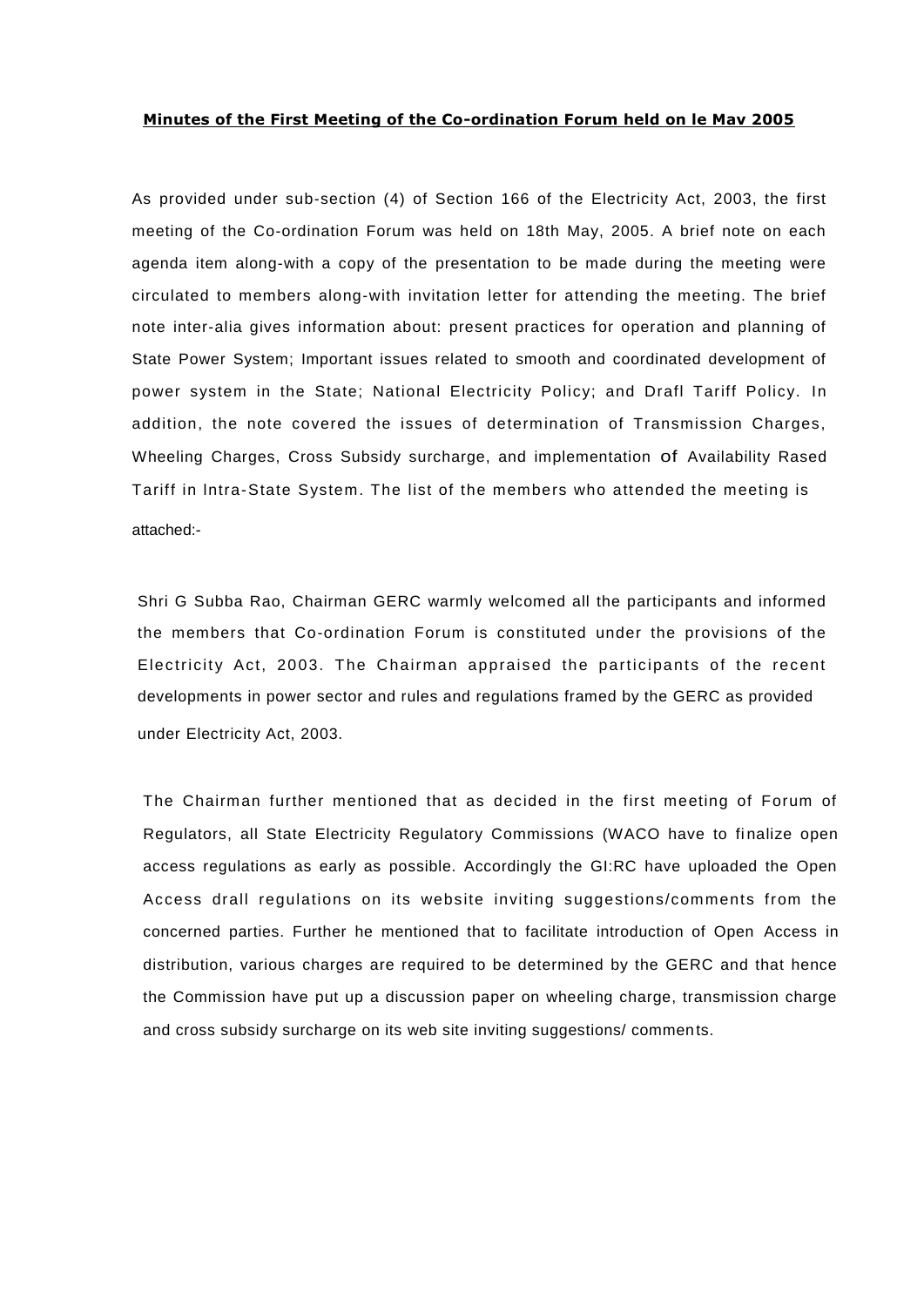I-le said that as Competitive Bidding Procedure was finalized by the central government, the long term power procurement by the licensees would have to change suitably. Ile hoped that in view of emphasis from Government as well as CERC on development of open access and better service to consumers, the entire operation of the power sector will become consumer friendly and competitive. I le informed the participations that Commission have brought out regulations on establishment of redressal Forum and Ombudsman.

Mr. B.P.Kundalia, Deputy Director (Finance), GERC made a small presentation for facilitating the initiation of discussions. The initial slides of the presentation were relating to the list of Regulations finalized by the Commission and, Regulations under notification. The presentation also covered issues involved in Open Access and Intra State ART.

The presentation ended With  $_8$  slide taking note of the second Rank assigned to the State power sector by the study of the Ministry of Power. The Chairman appreciated the positive measures taken by GER as well as the policy of State Government in power sector leading to such achievement. The Chairman highlighted the need for maximum concentration in identifying and implementing new projects. I le also appreciated the important role of privatesector in overall improvement of power sector in Gujarat.

Shri P.S. Shah, Secretary to Commission initiated discussion on open access. Mrs Vijaylaxmi Joshi, CMD of GUVNL was of the view that open access could pose a threat to existing licensees who may lose the highest paying consumers. In addition she was of the view that CPPs are also leading to !eduction in demand from the highest paying consumers of the licensees. She was of the opinion that introduction of Intra State ART will help to get surplus energy in to the system. She wanted the Commission to define the entities to be covered under the ART.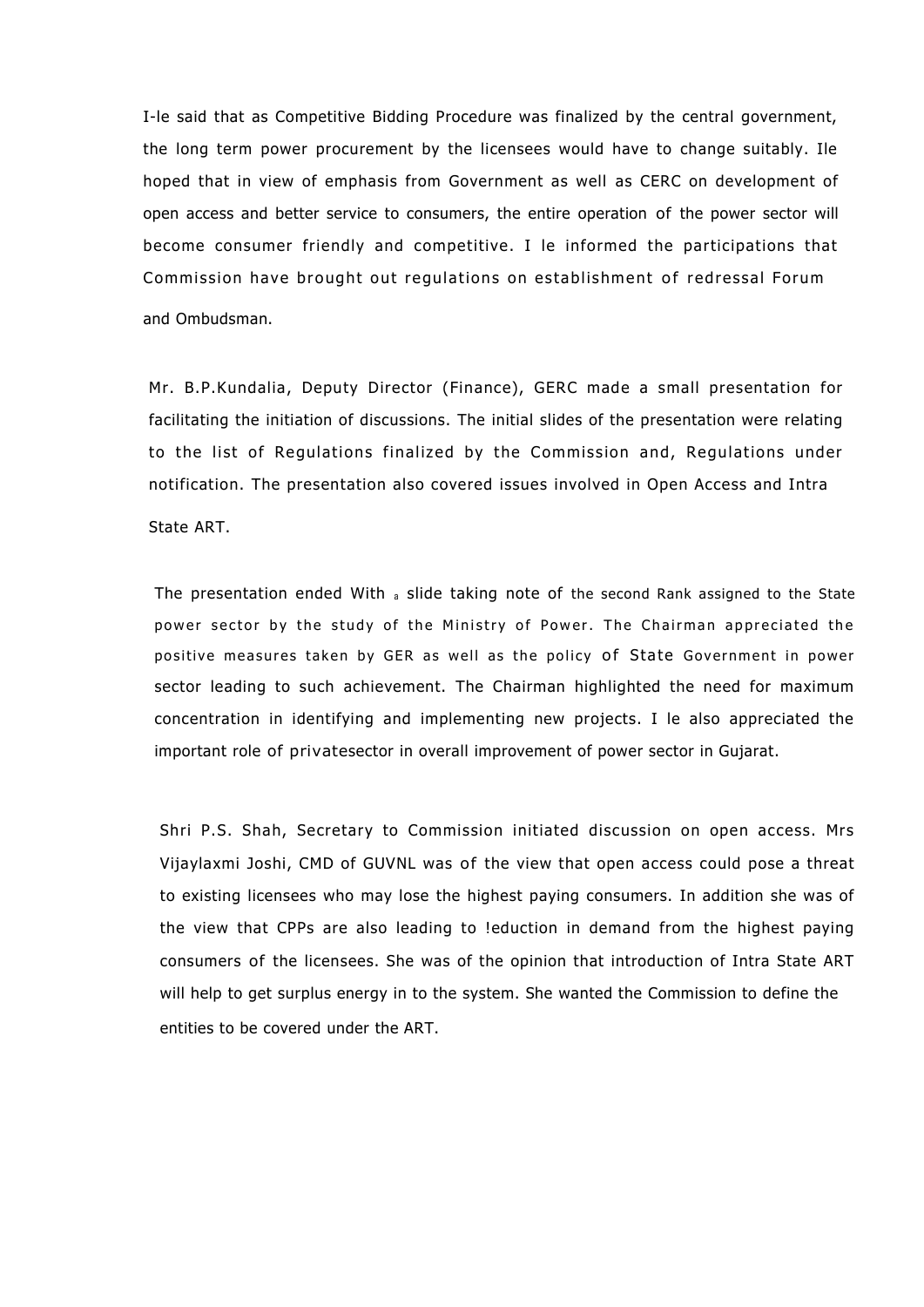Mr Murali Ranganathan, CEO TP AEC wanted the clarification for use of Power Grid line for transmitting power. I lc wanted the clarification as to which authority will provide permission for Open Access of such line with charges. MD GIPCL said that the Commission should consider while finalizing the open access regulations the risks to licnesees. Mr. Matt from Essar Power stated that the benefits given to CPPs should be continued.

The Chairman stated that there are two types of CPPs under the Electricity Act: (i) individual captive and (ii) group captive. According to MOP's guidelines CPP have to use 51 % of the power generated and balance 49 % can be sold. As certain aspects which are within the policy of the Central Government clarifications should be sought from the appropriate agencies:

Mr .Bhatt from OPEC said that SLDC should be independent. Mrs. Joshi said that SLDC will be independent, transparent and impartial as it will be under the total guidelines of the regulators. Mr. Khayaliya said that the Commission should issue ABT order before introduction of open access

Shri P.S.Shali requested the participants to send their comments as early as possible on discussion paper circulated by the cffinission for Transmission, Wheeling and Cross Subsidy charges.

On the issue of Information to be submitted to the Commission by Licensees, Mrs. Joshi said that the D1SCOMs arc newly formed and they will need some time to establish the system.

Member (Technical), Shri ManMohan, drew attention of the members of the forum to the regulation of the Commission on Performance Standards or distribution licensees with particular emphasis on the safety aspect. Fie Roller mentioned that the Central Electricity